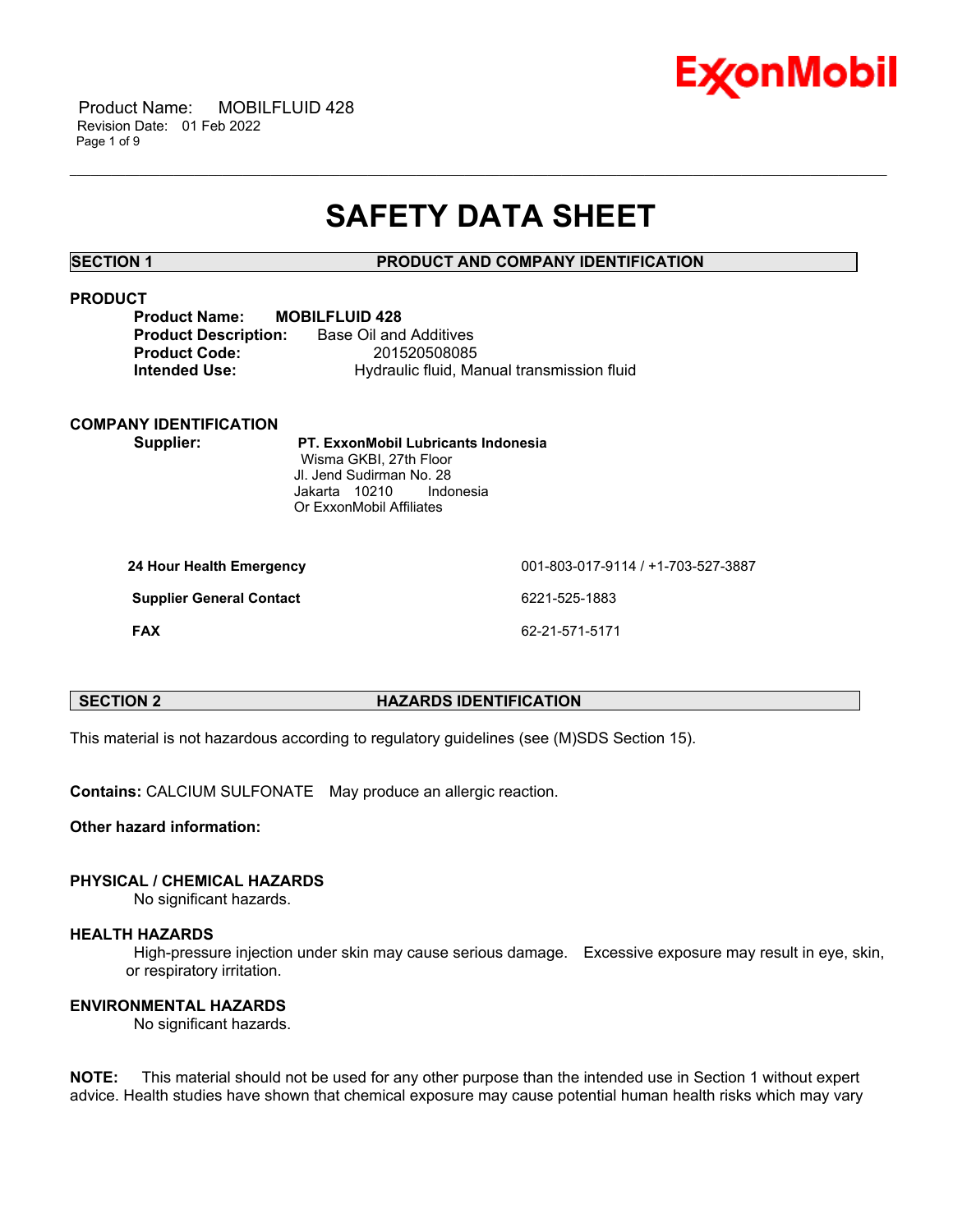

 Product Name: MOBILFLUID 428 Revision Date: 01 Feb 2022 Page 2 of 9

from person to person.

#### **SECTION 3 COMPOSITION / INFORMATION ON INGREDIENTS**

\_\_\_\_\_\_\_\_\_\_\_\_\_\_\_\_\_\_\_\_\_\_\_\_\_\_\_\_\_\_\_\_\_\_\_\_\_\_\_\_\_\_\_\_\_\_\_\_\_\_\_\_\_\_\_\_\_\_\_\_\_\_\_\_\_\_\_\_\_\_\_\_\_\_\_\_\_\_\_\_\_\_\_\_\_\_\_\_\_\_\_\_\_\_\_\_\_\_\_\_\_\_\_\_\_\_\_\_\_\_\_\_\_\_\_\_\_\_

This material is defined as a mixture.

#### **Hazardous Substance(s) or Complex Substance(s) required for disclosure**

| <b>Name</b>                                 | CAS#        | Concentration* | <b>GHS Hazard Codes</b> |
|---------------------------------------------|-------------|----------------|-------------------------|
| ICALCIUM BRANCHED CHAIN ALKARYL SULFONATE   | 68610-84-4  | $-5\%$         | H317                    |
| <b>CALCIUM LONG CHAIN ALKARYL SULFONATE</b> | 722503-68-6 | $-5\%$         | H317                    |
| <b>ZINC ALKYLDITHIOPHOSPHATE</b>            | 68649-42-3  | $- < 2.5\%$    | H318, H401, H411        |

\* All concentrations are percent by weight unless material is a gas. Gas concentrations are in percent by volume.

#### **SECTION 4 FIRST AID MEASURES**

#### **INHALATION**

Remove from further exposure. For those providing assistance, avoid exposure to yourself or others. Use adequate respiratory protection. If respiratory irritation, dizziness, nausea, or unconsciousness occurs, seek immediate medical assistance. If breathing has stopped, assist ventilation with a mechanical device or use mouth-to-mouth resuscitation.

# **SKIN CONTACT**

Wash contact areas with soap and water. If product is injected into or under the skin, or into any part of the body, regardless of the appearance of the wound or its size, the individual should be evaluated immediately by a physician as a surgical emergency. Even though initial symptoms from high pressure injection may be minimal or absent, early surgical treatment within the first few hours may significantly reduce the ultimate extent of injury.

#### **EYE CONTACT**

Flush thoroughly with water. If irritation occurs, get medical assistance.

#### **INGESTION**

First aid is normally not required. Seek medical attention if discomfort occurs.

### **NOTE TO PHYSICIAN**

None

# **SECTION 5 FIRE FIGHTING MEASURES**

#### **EXTINGUISHING MEDIA**

**Appropriate Extinguishing Media:** Use water fog, foam, dry chemical or carbon dioxide (CO2) to extinguish flames.

**Inappropriate Extinguishing Media:** Straight Streams of Water

#### **FIRE FIGHTING**

**Fire Fighting Instructions:** Evacuate area. Prevent runoff from fire control or dilution from entering streams, sewers, or drinking water supply. Firefighters should use standard protective equipment and in enclosed spaces, self-contained breathing apparatus (SCBA). Use water spray to cool fire exposed surfaces and to protect personnel.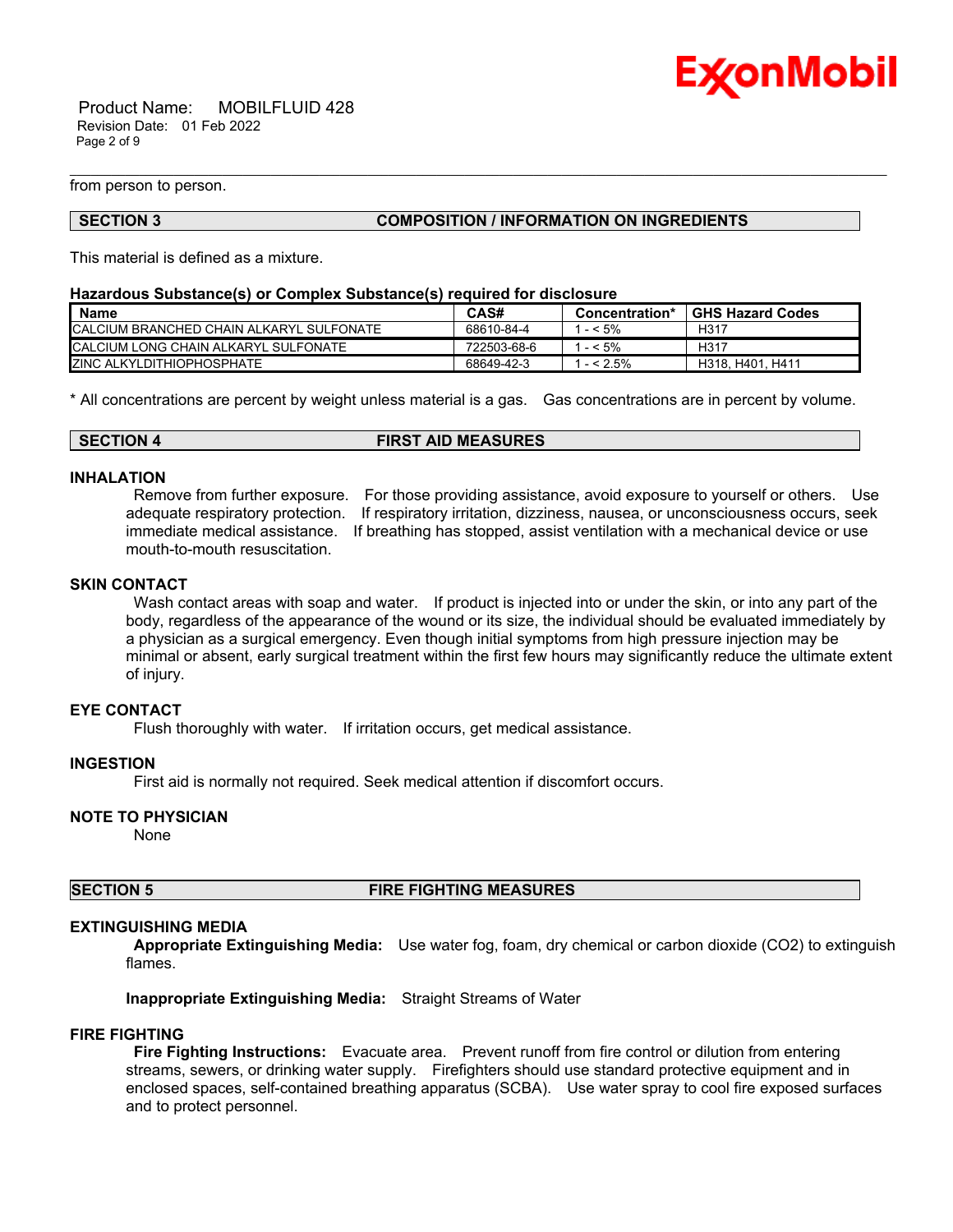

**Unusual Fire Hazards:** Pressurized mists may form a flammable mixture.

**Hazardous Combustion Products:** Aldehydes, Incomplete combustion products, Oxides of carbon, Smoke, Fume, Sulfur oxides

\_\_\_\_\_\_\_\_\_\_\_\_\_\_\_\_\_\_\_\_\_\_\_\_\_\_\_\_\_\_\_\_\_\_\_\_\_\_\_\_\_\_\_\_\_\_\_\_\_\_\_\_\_\_\_\_\_\_\_\_\_\_\_\_\_\_\_\_\_\_\_\_\_\_\_\_\_\_\_\_\_\_\_\_\_\_\_\_\_\_\_\_\_\_\_\_\_\_\_\_\_\_\_\_\_\_\_\_\_\_\_\_\_\_\_\_\_\_

# **FLAMMABILITY PROPERTIES**

**Flash Point [Method]:** >200°C (392°F) [ASTM D-92] **Flammable Limits (Approximate volume % in air):** LEL: 0.9 UEL: 7.0 **Autoignition Temperature:** N/D

# **SECTION 6 ACCIDENTAL RELEASE MEASURES**

# **NOTIFICATION PROCEDURES**

In the event of a spill or accidental release, notify relevant authorities in accordance with all applicable regulations.

### **PROTECTIVE MEASURES**

Avoid contact with spilled material. See Section 5 for fire fighting information. See the Hazard Identification Section for Significant Hazards. See Section 4 for First Aid Advice. See Section 8 for advice on the minimum requirements for personal protective equipment. Additional protective measures may be necessary, depending on the specific circumstances and/or the expert judgment of the emergency responders.

For emergency responders: Respiratory protection: respiratory protection will be necessary only in special cases, e.g., formation of mists. Half-face or full-face respirator with filter(s) for dust/organic vapor or Self Contained Breathing Apparatus (SCBA) can be used depending on the size of spill and potential level of exposure. If the exposure cannot be completely characterized or an oxygen deficient atmosphere is possible or anticipated, SCBA is recommended. Work gloves that are resistant to hydrocarbons are recommended. Gloves made of polyvinyl acetate (PVA) are not water-resistant and are not suitable for emergency use. Chemical goggles are recommended if splashes or contact with eyes is possible. Small spills: normal antistatic work clothes are usually adequate. Large spills: full body suit of chemical resistant, antistatic material is recommended.

# **SPILL MANAGEMENT**

**Land Spill:** Stop leak if you can do it without risk. Recover by pumping or with suitable absorbent.

**Water Spill:** Stop leak if you can do it without risk. Confine the spill immediately with booms. Warn other shipping. Remove from the surface by skimming or with suitable absorbents. Seek the advice of a specialist before using dispersants.

Water spill and land spill recommendations are based on the most likely spill scenario for this material; however, geographic conditions, wind, temperature, (and in the case of a water spill) wave and current direction and speed may greatly influence the appropriate action to be taken. For this reason, local experts should be consulted. Note: Local regulations may prescribe or limit action to be taken.

#### **ENVIRONMENTAL PRECAUTIONS**

Large Spills: Dike far ahead of liquid spill for later recovery and disposal. Prevent entry into waterways, sewers, basements or confined areas.

# **SECTION 7 HANDLING AND STORAGE**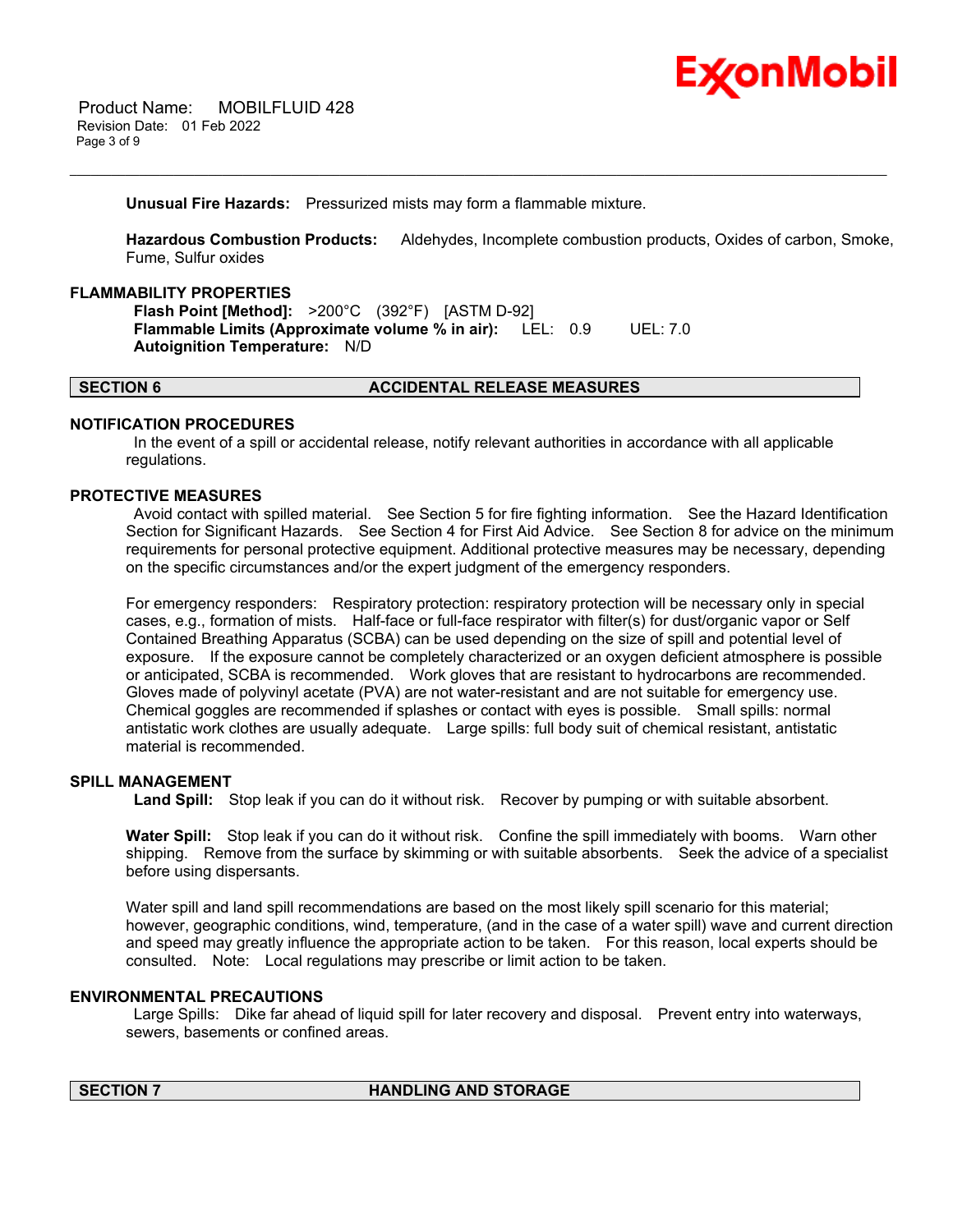

 Product Name: MOBILFLUID 428 Revision Date: 01 Feb 2022 Page 4 of 9

#### **HANDLING**

 Prevent small spills and leakage to avoid slip hazard. Material can accumulate static charges which may cause an electrical spark (ignition source). When the material is handled in bulk, an electrical spark could ignite any flammable vapors from liquids or residues that may be present (e.g., during switch-loading operations). Use proper bonding and/or ground procedures. However, bonding and grounds may not eliminate the hazard from static accumulation. Consult local applicable standards for guidance. Additional references include American Petroleum Institute 2003 (Protection Against Ignitions Arising out of Static, Lightning and Stray Currents) or National Fire Protection Agency 77 (Recommended Practice on Static Electricity) or CENELEC CLC/TR 50404 (Electrostatics - Code of practice for the avoidance of hazards due to static electricity).

\_\_\_\_\_\_\_\_\_\_\_\_\_\_\_\_\_\_\_\_\_\_\_\_\_\_\_\_\_\_\_\_\_\_\_\_\_\_\_\_\_\_\_\_\_\_\_\_\_\_\_\_\_\_\_\_\_\_\_\_\_\_\_\_\_\_\_\_\_\_\_\_\_\_\_\_\_\_\_\_\_\_\_\_\_\_\_\_\_\_\_\_\_\_\_\_\_\_\_\_\_\_\_\_\_\_\_\_\_\_\_\_\_\_\_\_\_\_

**Static Accumulator:** This material is a static accumulator.

### **STORAGE**

The type of container used to store the material may affect static accumulation and dissipation. Do not store in open or unlabelled containers. Keep away from incompatible materials.

# **SECTION 8 EXPOSURE CONTROLS / PERSONAL PROTECTION**

**Exposure limits/standards for materials that can be formed when handling this product:** When mists/aerosols can occur the following is recommended:  $5$  mg/m<sup>3</sup> - ACGIH TLV (inhalable fraction).

### **Biological limits**

No biological limits allocated.

NOTE: Limits/standards shown for guidance only. Follow applicable regulations.

#### **ENGINEERING CONTROLS**

The level of protection and types of controls necessary will vary depending upon potential exposure conditions. Control measures to consider:

No special requirements under ordinary conditions of use and with adequate ventilation.

#### **PERSONAL PROTECTION**

Personal protective equipment selections vary based on potential exposure conditions such as applications, handling practices, concentration and ventilation. Information on the selection of protective equipment for use with this material, as provided below, is based upon intended, normal usage.

**Respiratory Protection:** If engineering controls do not maintain airborne contaminant concentrations at a level which is adequate to protect worker health, an approved respirator may be appropriate. Respirator selection, use, and maintenance must be in accordance with regulatory requirements, if applicable. Types of respirators to be considered for this material include:

No special requirements under ordinary conditions of use and with adequate ventilation. Particulate

For high airborne concentrations, use an approved supplied-air respirator, operated in positive pressure mode. Supplied air respirators with an escape bottle may be appropriate when oxygen levels are inadequate, gas/vapor warning properties are poor, or if air purifying filter capacity/rating may be exceeded.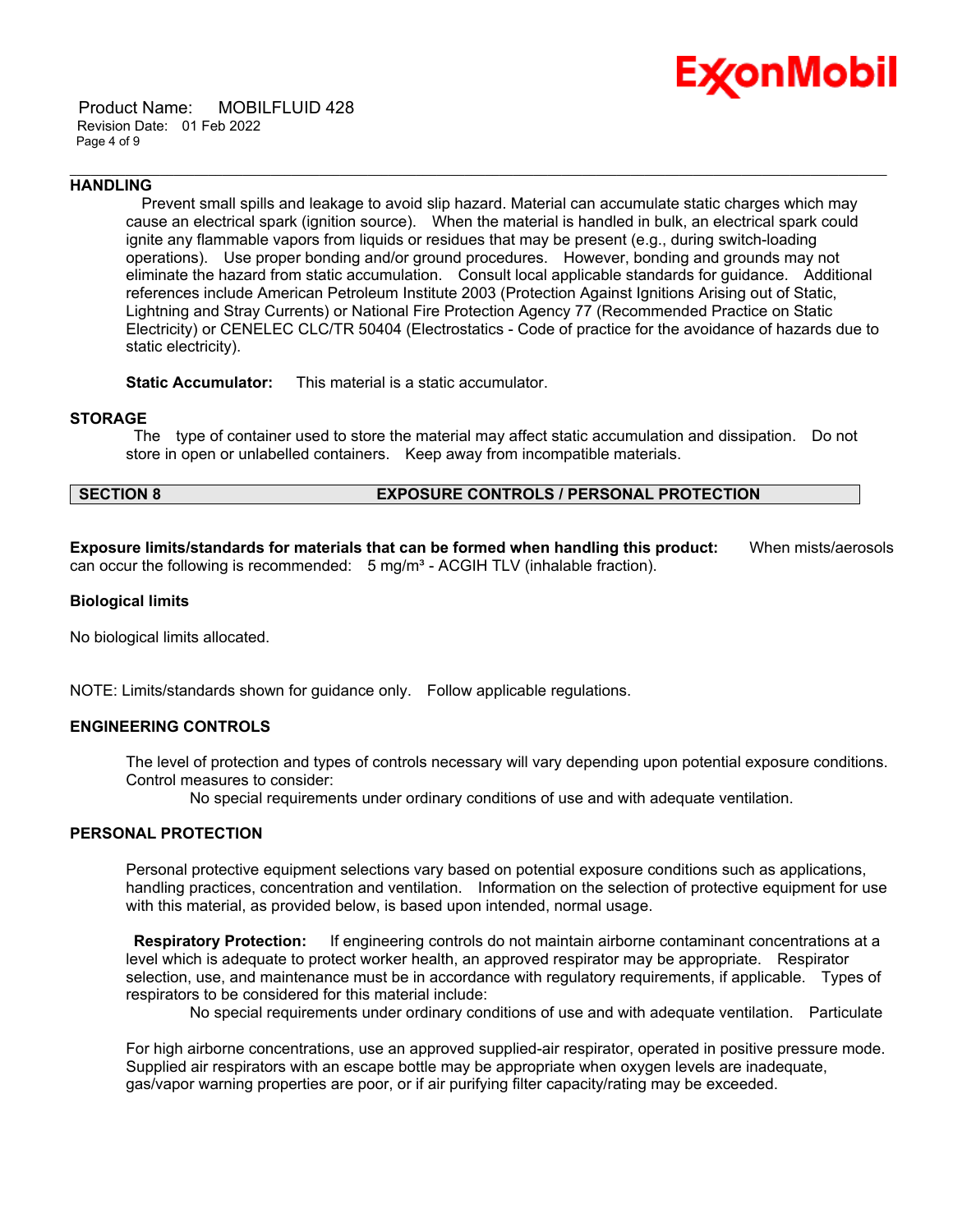

 Product Name: MOBILFLUID 428 Revision Date: 01 Feb 2022 Page 5 of 9

> **Hand Protection:** Any specific glove information provided is based on published literature and glove manufacturer data. Glove suitability and breakthrough time will differ depending on the specific use conditions. Contact the glove manufacturer for specific advice on glove selection and breakthrough times for your use conditions. Inspect and replace worn or damaged gloves. The types of gloves to be considered for this material include:

No protection is ordinarily required under normal conditions of use. Nitrile,Viton

\_\_\_\_\_\_\_\_\_\_\_\_\_\_\_\_\_\_\_\_\_\_\_\_\_\_\_\_\_\_\_\_\_\_\_\_\_\_\_\_\_\_\_\_\_\_\_\_\_\_\_\_\_\_\_\_\_\_\_\_\_\_\_\_\_\_\_\_\_\_\_\_\_\_\_\_\_\_\_\_\_\_\_\_\_\_\_\_\_\_\_\_\_\_\_\_\_\_\_\_\_\_\_\_\_\_\_\_\_\_\_\_\_\_\_\_\_\_

**Eye Protection:** If contact is likely, safety glasses with side shields are recommended.

**Skin and Body Protection:** Any specific clothing information provided is based on published literature or manufacturer data. The types of clothing to be considered for this material include:

No skin protection is ordinarily required under normal conditions of use. In accordance with good industrial hygiene practices, precautions should be taken to avoid skin contact.

**Specific Hygiene Measures:** Always observe good personal hygiene measures, such as washing after handling the material and before eating, drinking, and/or smoking. Routinely wash work clothing and protective equipment to remove contaminants. Discard contaminated clothing and footwear that cannot be cleaned. Practice good housekeeping.

### **ENVIRONMENTAL CONTROLS**

Comply with applicable environmental regulations limiting discharge to air, water and soil. Protect the environment by applying appropriate control measures to prevent or limit emissions.

#### **SECTION 9 PHYSICAL AND CHEMICAL PROPERTIES**

**Note: Physical and chemical properties are provided for safety, health and environmental considerations only and may not fully represent product specifications. Contact the Supplier for additional information.**

### **GENERAL INFORMATION**

**Physical State:** Liquid **Color:** Pale Yellow **Odor:** Characteristic **Odor Threshold:** N/D

# **IMPORTANT HEALTH, SAFETY, AND ENVIRONMENTAL INFORMATION**

**Relative Density (at 15 °C):** 0.866 **Flammability (Solid, Gas):** N/A **Flash Point [Method]:** >200°C (392°F) [ASTM D-92] **Flammable Limits (Approximate volume % in air):** LEL: 0.9 UEL: 7.0 **Autoignition Temperature:** N/D **Boiling Point / Range:** > 316°C (601°F) **Decomposition Temperature:** N/D **Vapor Density (Air = 1):** > 2 at 101 kPa **Vapor Pressure:** < 0.013 kPa (0.1 mm Hg) at 20 °C **Evaporation Rate (n-butyl acetate = 1):** N/D **pH:** N/A **Log Pow (n-Octanol/Water Partition Coefficient):** > 3.5 **Solubility in Water:** Negligible **Viscosity:** >58 cSt (58 mm2/sec) at 40 °C | >8 cSt (8 mm2/sec) at 100°C [ASTM D 445]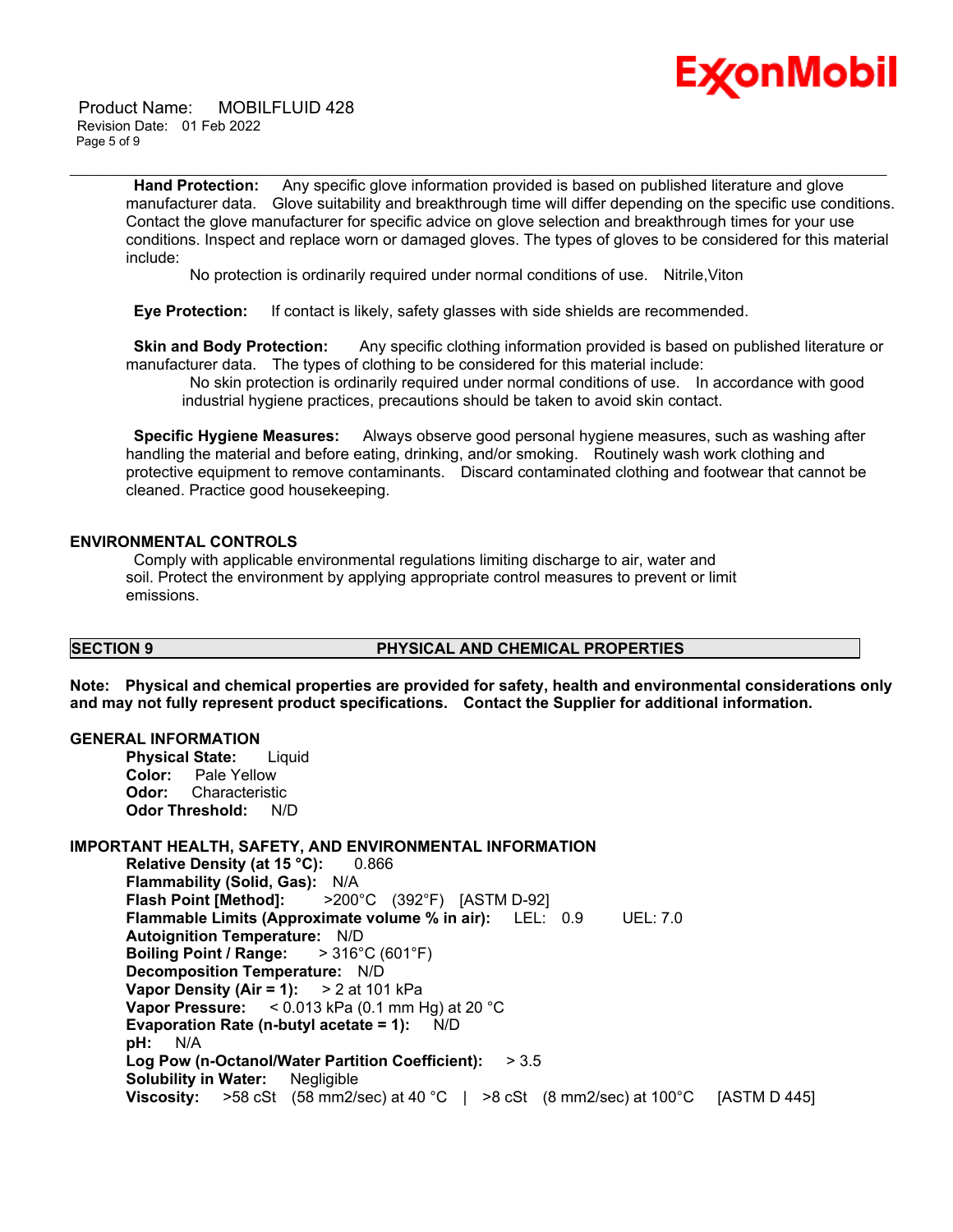

 Product Name: MOBILFLUID 428 Revision Date: 01 Feb 2022 Page 6 of 9

### **Oxidizing Properties:** See Hazards Identification Section.

# **OTHER INFORMATION**

**Freezing Point:** N/D **Melting Point:** N/A **Pour Point:** -36°C (-33°F) **DMSO Extract (mineral oil only), IP-346:** < 3 %wt

### **SECTION 10 STABILITY AND REACTIVITY**

\_\_\_\_\_\_\_\_\_\_\_\_\_\_\_\_\_\_\_\_\_\_\_\_\_\_\_\_\_\_\_\_\_\_\_\_\_\_\_\_\_\_\_\_\_\_\_\_\_\_\_\_\_\_\_\_\_\_\_\_\_\_\_\_\_\_\_\_\_\_\_\_\_\_\_\_\_\_\_\_\_\_\_\_\_\_\_\_\_\_\_\_\_\_\_\_\_\_\_\_\_\_\_\_\_\_\_\_\_\_\_\_\_\_\_\_\_\_

**STABILITY:** Material is stable under normal conditions.

**CONDITIONS TO AVOID:** Excessive heat. High energy sources of ignition.

**MATERIALS TO AVOID:** Strong oxidizers

**HAZARDOUS DECOMPOSITION PRODUCTS:** Material does not decompose at ambient temperatures.

**POSSIBILITY OF HAZARDOUS REACTIONS:** Hazardous polymerization will not occur.

### **SECTION 11 TOXICOLOGICAL INFORMATION**

# **INFORMATION ON TOXICOLOGICAL EFFECTS**

| <b>Hazard Class</b>                                               | <b>Conclusion / Remarks</b>                                                                        |  |  |
|-------------------------------------------------------------------|----------------------------------------------------------------------------------------------------|--|--|
| <b>Inhalation</b>                                                 |                                                                                                    |  |  |
| Acute Toxicity: No end point data for<br>material.                | Minimally Toxic. Based on assessment of the components.                                            |  |  |
| Irritation: No end point data for material.                       | Negligible hazard at ambient/normal handling temperatures.                                         |  |  |
| Ingestion                                                         |                                                                                                    |  |  |
| Acute Toxicity: No end point data for<br>material.                | Minimally Toxic. Based on assessment of the components.                                            |  |  |
| <b>Skin</b>                                                       |                                                                                                    |  |  |
| Acute Toxicity: No end point data for<br>material.                | Minimally Toxic. Based on assessment of the components.                                            |  |  |
| Skin Corrosion/Irritation: No end point data<br>for material.     | Negligible irritation to skin at ambient temperatures. Based on<br>assessment of the components.   |  |  |
| <b>Eye</b>                                                        |                                                                                                    |  |  |
| Serious Eye Damage/Irritation: No end point<br>data for material. | May cause mild, short-lasting discomfort to eyes. Based on<br>assessment of the components.        |  |  |
| <b>Sensitization</b>                                              |                                                                                                    |  |  |
| Respiratory Sensitization: No end point data<br>for material.     | Not expected to be a respiratory sensitizer.                                                       |  |  |
| Skin Sensitization: No end point data for<br>material.            | Not expected to be a skin sensitizer. Based on assessment of the<br>components.                    |  |  |
| <b>Aspiration: Data available.</b>                                | Not expected to be an aspiration hazard. Based on physico-<br>chemical properties of the material. |  |  |
| Germ Cell Mutagenicity: No end point data                         | Not expected to be a germ cell mutagen. Based on assessment of                                     |  |  |
| lfor material.                                                    | the components.                                                                                    |  |  |
| Carcinogenicity: No end point data for<br>material.               | Not expected to cause cancer. Based on assessment of the<br>components.                            |  |  |
| Reproductive Toxicity: No end point data                          | Not expected to be a reproductive toxicant. Based on assessment                                    |  |  |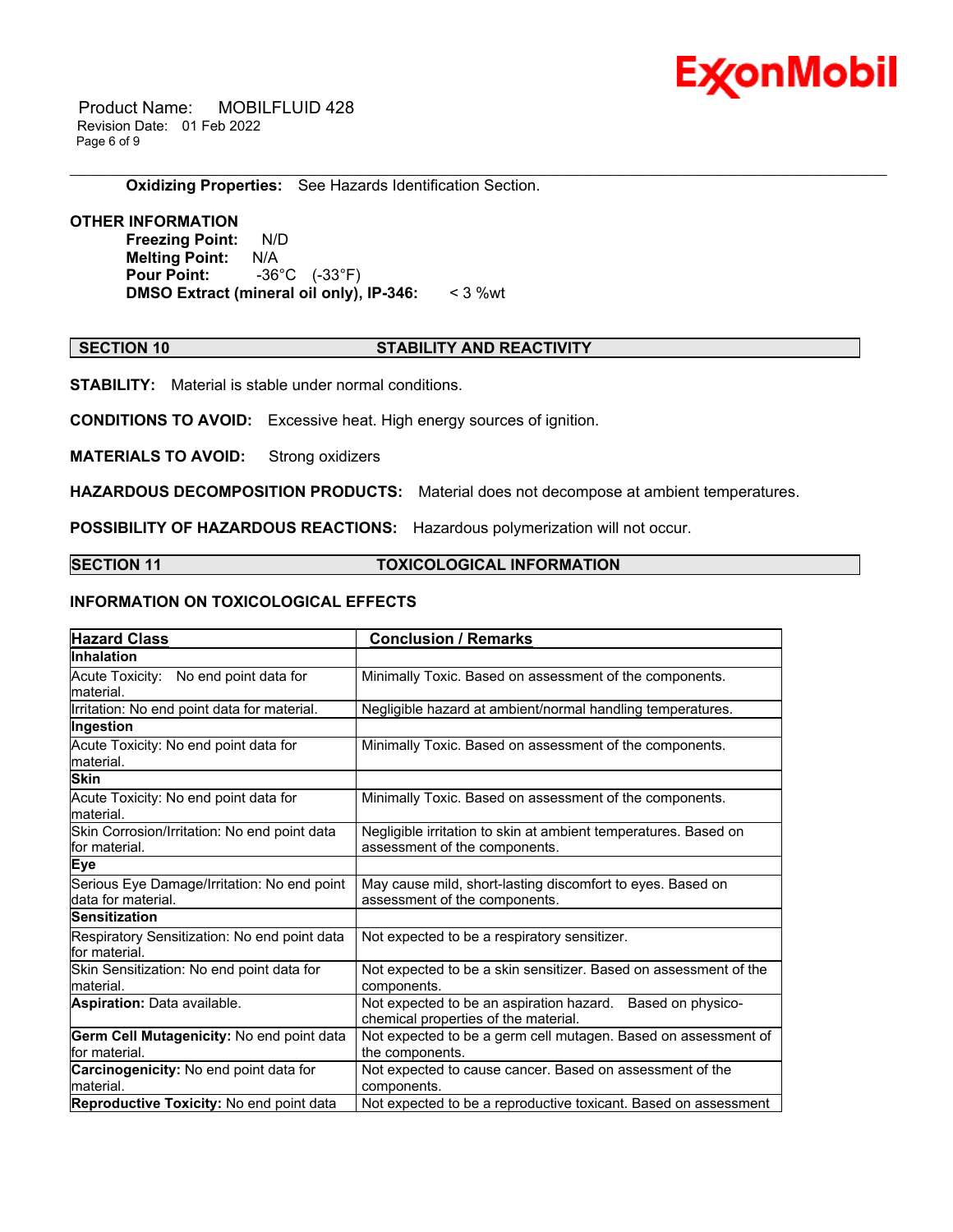

 Product Name: MOBILFLUID 428 Revision Date: 01 Feb 2022 Page 7 of 9

| for material.                                         | of the components.                                                                                                |
|-------------------------------------------------------|-------------------------------------------------------------------------------------------------------------------|
| <b>Lactation:</b> No end point data for material.     | Not expected to cause harm to breast-fed children.                                                                |
| Specific Target Organ Toxicity (STOT)                 |                                                                                                                   |
| Single Exposure: No end point data for<br>material.   | Not expected to cause organ damage from a single exposure.                                                        |
| Repeated Exposure: No end point data for<br>material. | Not expected to cause organ damage from prolonged or repeated<br>exposure. Based on assessment of the components. |

# **OTHER INFORMATION For the product itself:**

Component concentrations in this formulation would not be expected to cause skin sensitization, based on tests of the components, this formulation, or similar formulations.

### **Contains:**

Base oil severely refined: Not carcinogenic in animal studies. Representative material passes IP-346, Modified Ames test, and/or other screening tests. Dermal and inhalation studies showed minimal effects; lung non-specific infiltration of immune cells, oil deposition and minimal granuloma formation. Not sensitizing in test animals.

### **IARC Classification:**

**The following ingredients are cited on the lists below:** None.

--REGULATORY LISTS SEARCHED--  $1 = IARC 1$   $2 = IARC 2A$   $3 = IARC 2B$ 

#### **SECTION 12 ECOLOGICAL INFORMATION**

The information given is based on data for the material, components of the material, or for similar materials, through the application of bridging principals.

#### **ECOTOXICITY**

Material -- Not expected to be harmful to aquatic organisms.

### **MOBILITY**

 Base oil component -- Low solubility and floats and is expected to migrate from water to the land. Expected to partition to sediment and wastewater solids.

# **PERSISTENCE AND DEGRADABILITY**

#### **Biodegradation:**

Base oil component -- Expected to be inherently biodegradable

# **BIOACCUMULATION POTENTIAL**

 Base oil component -- Has the potential to bioaccumulate, however metabolism or physical properties may reduce the bioconcentration or limit bioavailability.

# **SECTION 13 DISPOSAL CONSIDERATIONS**

Disposal recommendations based on material as supplied. Disposal must be in accordance with current applicable laws and regulations, and material characteristics at time of disposal.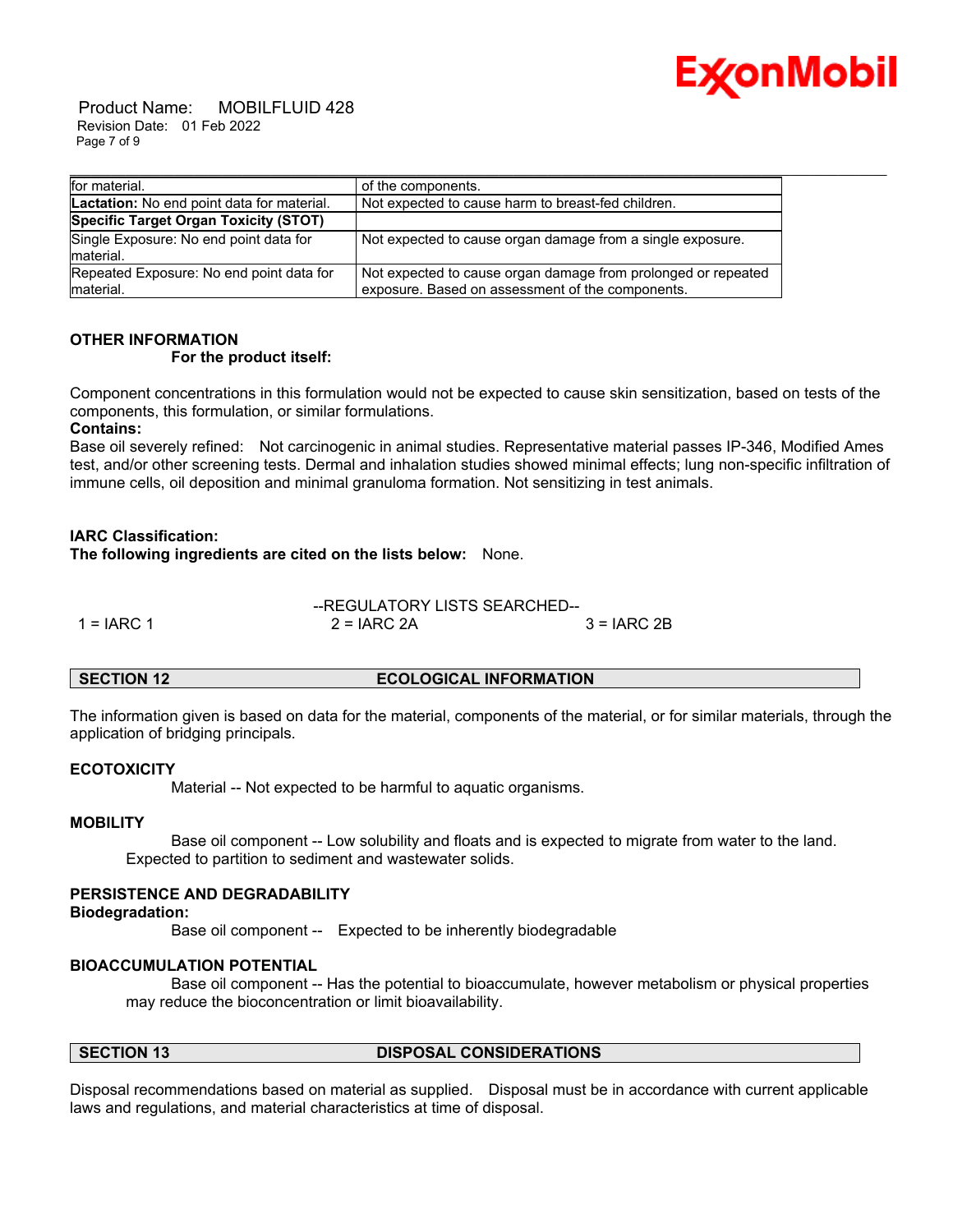

 Product Name: MOBILFLUID 428 Revision Date: 01 Feb 2022 Page 8 of 9

#### **DISPOSAL RECOMMENDATIONS**

Product is suitable for burning in an enclosed controlled burner for fuel value or disposal by supervised incineration at very high temperatures to prevent formation of undesirable combustion products.

\_\_\_\_\_\_\_\_\_\_\_\_\_\_\_\_\_\_\_\_\_\_\_\_\_\_\_\_\_\_\_\_\_\_\_\_\_\_\_\_\_\_\_\_\_\_\_\_\_\_\_\_\_\_\_\_\_\_\_\_\_\_\_\_\_\_\_\_\_\_\_\_\_\_\_\_\_\_\_\_\_\_\_\_\_\_\_\_\_\_\_\_\_\_\_\_\_\_\_\_\_\_\_\_\_\_\_\_\_\_\_\_\_\_\_\_\_\_

**Empty Container Warning** Empty Container Warning (where applicable): Empty containers may contain residue and can be dangerous. Do not attempt to refill or clean containers without proper instructions. Empty drums should be completely drained and safely stored until appropriately reconditioned or disposed. Empty containers should be taken for recycling, recovery, or disposal through suitably qualified or licensed contractor and in accordance with governmental regulations. DO NOT PRESSURISE, CUT, WELD, BRAZE, SOLDER, DRILL, GRIND, OR EXPOSE SUCH CONTAINERS TO HEAT, FLAME, SPARKS, STATIC ELECTRICITY, OR OTHER SOURCES OF IGNITION. THEY MAY EXPLODE AND CAUSE INJURY OR DEATH.

### **SECTION 14 TRANSPORT INFORMATION**

**LAND** : Not Regulated for Land Transport

**SEA (IMDG):** Not Regulated for Sea Transport according to IMDG-Code

**Marine Pollutant:** No

**AIR (IATA):** Not Regulated for Air Transport

# **SECTION 15 REGULATORY INFORMATION**

This material is not considered hazardous according to Minister of Industry of the Republic of Indonesia Regulation Concerning The Globally Harmonized System of Classification and Labelling of Chemicals.

# **REGULATORY STATUS AND APPLICABLE LAWS AND REGULATIONS**

**Listed or exempt from listing/notification on the following chemical inventories :** AIIC, DSL, ENCS, ISHL, KECI, PICCS, TCSI, TSCA

# **SECTION 16 OTHER INFORMATION**

**N/D = Not determined, N/A = Not applicable**

**KEY TO THE H-CODES CONTAINED IN SECTION 3 OF THIS DOCUMENT (for information only):**

H317: May cause allergic skin reaction; Skin Sensitization, Cat 1

H318: Causes serious eye damage; Serious Eye Damage/Irr, Cat 1

H401: Toxic to aquatic life; Acute Env Tox, Cat 2

H411: Toxic to aquatic life with long lasting effects; Chronic Env Tox, Cat 2

# **THIS SAFETY DATA SHEET CONTAINS THE FOLLOWING REVISIONS:**

No revision information